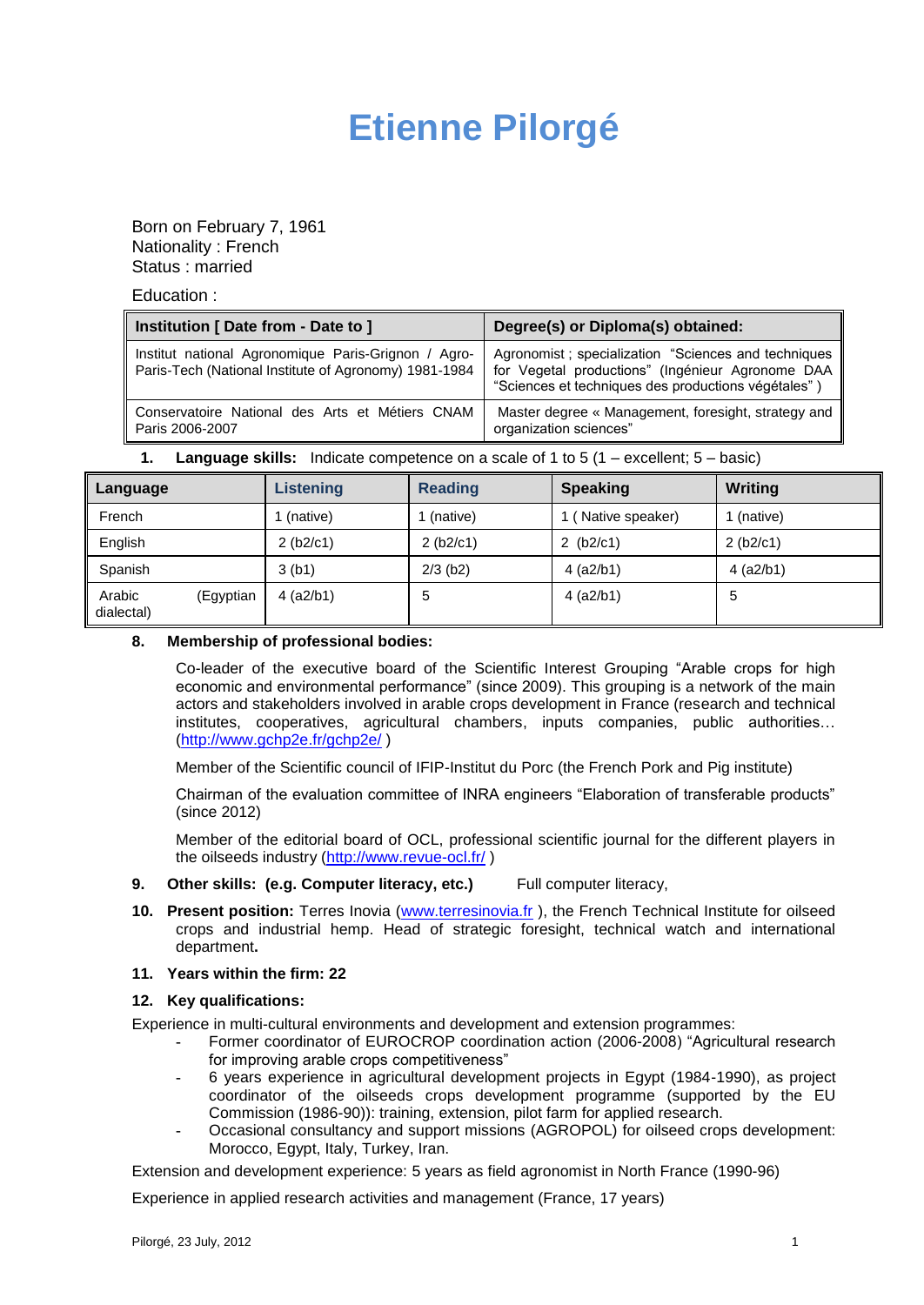## **13. Professional experience**

| Date from - Date to       | Location                                      | Company                                                                                                             | Position                                                               | <b>Description</b>                                                                                                                                                                                |
|---------------------------|-----------------------------------------------|---------------------------------------------------------------------------------------------------------------------|------------------------------------------------------------------------|---------------------------------------------------------------------------------------------------------------------------------------------------------------------------------------------------|
| April 2012 - present      | Grignon, France (78)                          | Terres Inovia (formerly<br>CETIOM)<br>strategic<br>technical<br>foresight,<br>watch and international<br>department | Head of department                                                     | Oilseeds sector foresight, technical watch, international<br>relations                                                                                                                            |
| June 2002 - April<br>2012 | Grignon, France (78)                          | CETIOM.<br>Scientific<br>direction                                                                                  | Deputy scientific director                                             | Scientific coordination, management, relations with<br>research and applied research institutions; projects<br>coodination                                                                        |
| 2000 - June 2002          | Grignon, France (78)                          | <b>CETIOM</b>                                                                                                       | Expert seconded<br>to<br><b>AGROPOL</b>                                | Missions in Morocco, Egypt, Iran                                                                                                                                                                  |
| May 1996-2000             | St Pathus, France (77)                        | CETIOM,<br>Applied<br>research department                                                                           | Head of crop protection<br>unit and of applied<br>biology laboratory   | Management of an applied research unit and<br>laboratory; experimentation and studies at field and<br>in controlled conditions; organization of the transfer<br>of the laboratory to Grignon (78) |
| Sept<br>1990-May<br>1996  | Chalons<br>en<br>France<br>Champagne,<br>(51) | CETIOM,<br>Experimentation<br>and<br>development<br>department                                                      | Field agronomist                                                       | Technical<br>advice,<br>field<br>diagnosis,<br>extension,<br>communication,<br>partners<br>support<br>to<br>experimentation networks.                                                             |
| 1986-Aug<br>May<br>1990   | Cairo, Egypt                                  | <b>AGROPOL</b>                                                                                                      | Coordinator of the EC<br>oilseeds<br>crops<br>development<br>programme | Coordination of<br>development<br>a<br>programme,<br>technical advice, training and<br>extension<br>(for<br>advisers and farmers), implementation of a pilot<br>farm in irrigated desert lands    |
| 1984-May<br>Dec<br>1986   | Cairo, Egypt                                  | AGROPOL.<br>International<br>agronomical<br>and<br>industrial<br>development<br>agency for proteins and<br>oilseeds | Permanent<br>representative                                            | of agronomical situations, technical<br>diagnosis<br>advice, conception of a development programme                                                                                                |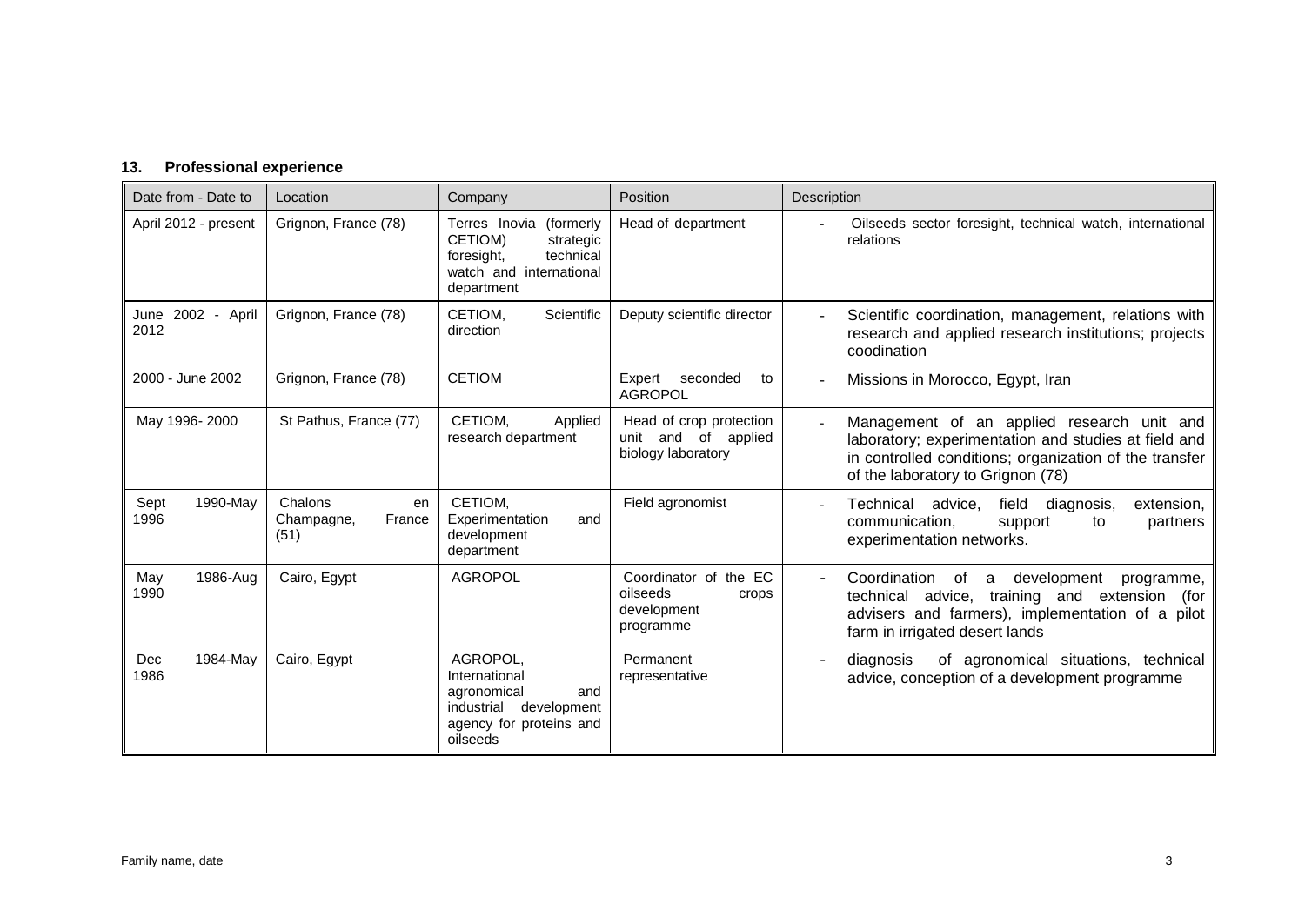#### **14. Other relevant information (e.g., publications)./.**

#### **Recent publications:**

- PILORGE E, TREMBLAY A.M, MUEL F, Global change adaptation: what future fr OSR crops and products ? A foresight study for oilseed chains at 2030 horizon, 14th International Rapeseed Congress. 2015, 05-09 july, 2015, 05-09 july, p. 176
- DOCKES A-C, COUZY C, PILORGE E, DARIDAN D, GALLOT S, RAYMOND F. L'agriculture et les métiers d'agriculteurs à l'horizon 2015. Ed **Technipel**
- PILORGE E, ROY C. Colloque "l'économie verte au service de la croissance". OCL Vol 20-6 Nov-dec 2013
- PILORGE E, CHAMPOLIVIER L, DAUGUET S, JOUFFRET P, LABALETTE F, LANDE N, MERRIEN A, MESTRIES E, PENAUD A, SALVI F, VOGRINCIC C. Compte rendu de la 18e Conférence Internationale sur le Tournesol : Mar del Plata & Balcarce (Argentine), 2012. OCL 2012 ; xx(x) : 1- 14. doi : 10.1684/ocl.2012.0478
- PILORGE E. Colza et développement durable, OCL VOL. 19 N8 3 mai- juin 2012, pp139- 141
- PILORGE E. Nouveau contexte environnemental et réglementaire : quel impact pour la culture du tournesol ? OCL VOL. 17 N° 3 MAI- JUIN 2010 pp136-138.
- PILORGE E. La protection intégrée, ou comment passer du concept à son application ? OCL VOL. 16 N° 3 MAI-JUIN 2009
- PILORGE E, VIAGGI D, CUMING D, BARANIECKI P, Identifying research priorities for the competitiveness of arable crops, *113th EAAE Seminar*, 2009, 04 septembre, 15 p.
- PILORGE E, KOZLOWSKI R, VIAGGI D, BARANIECKI P, EUROCROP: a concerted action on agricultural research for arable crops competitiveness, *OCL*, 2008, Vol. 15, n° 3, p. 153-157
- Eurocrop executive summary and reports (2008): <http://www.eurocrop.cetiom.fr/fileadmin/eurocrop/Public%20documents/EUROCROP%20SCENARIOSreport%204.pdf>
- CHAMPOLIVIER L, CHARBONNAUD J, PILORGE E, Farmstar-Rapeseed: a decision support system for rapeseed nitrogen fertilization based on satellite data, 12th International Rapeseed Congress. 2007, 26-30 march, 2007, Vol. III, p. 428-431
- PILORGE E, EVRARD J, FLENET F, PINOCHET X, REAU R. Colza et apports azotés : enjeux d'une compétitivité durable et voies de recherche OCL VOL. 13 N°6 NOVEMBRE-DÉCEMBRE 2006 pp379-383
- GRIPPON S, DUPEUBLE F, PILORGE E, REAU R, TAVERNE M, Regional analysis of the stem canker attacks variability in oilseed rape crops, 11th International Rapeseed Congress. 2003, 06-10 july, Vol. 4, p. 1152
- PENAUD A, PILORGE E, BERNARD C, Studies on indicators to control stem canker of winter oilseed rape, 11th International Rapeseed Congress. 2003, 06-10 july, 2003, Vol. 4, p. 1169-1171
- PILORGE E, Control of annual asteraceae and apiaceae in sunflower crops in France : the examples of Ambrosia artemisiifolia and Ammi majus, 15ème Conférence Internationale Tournesol. 2000, 12-15 juin, Tome I, p. C78-C83